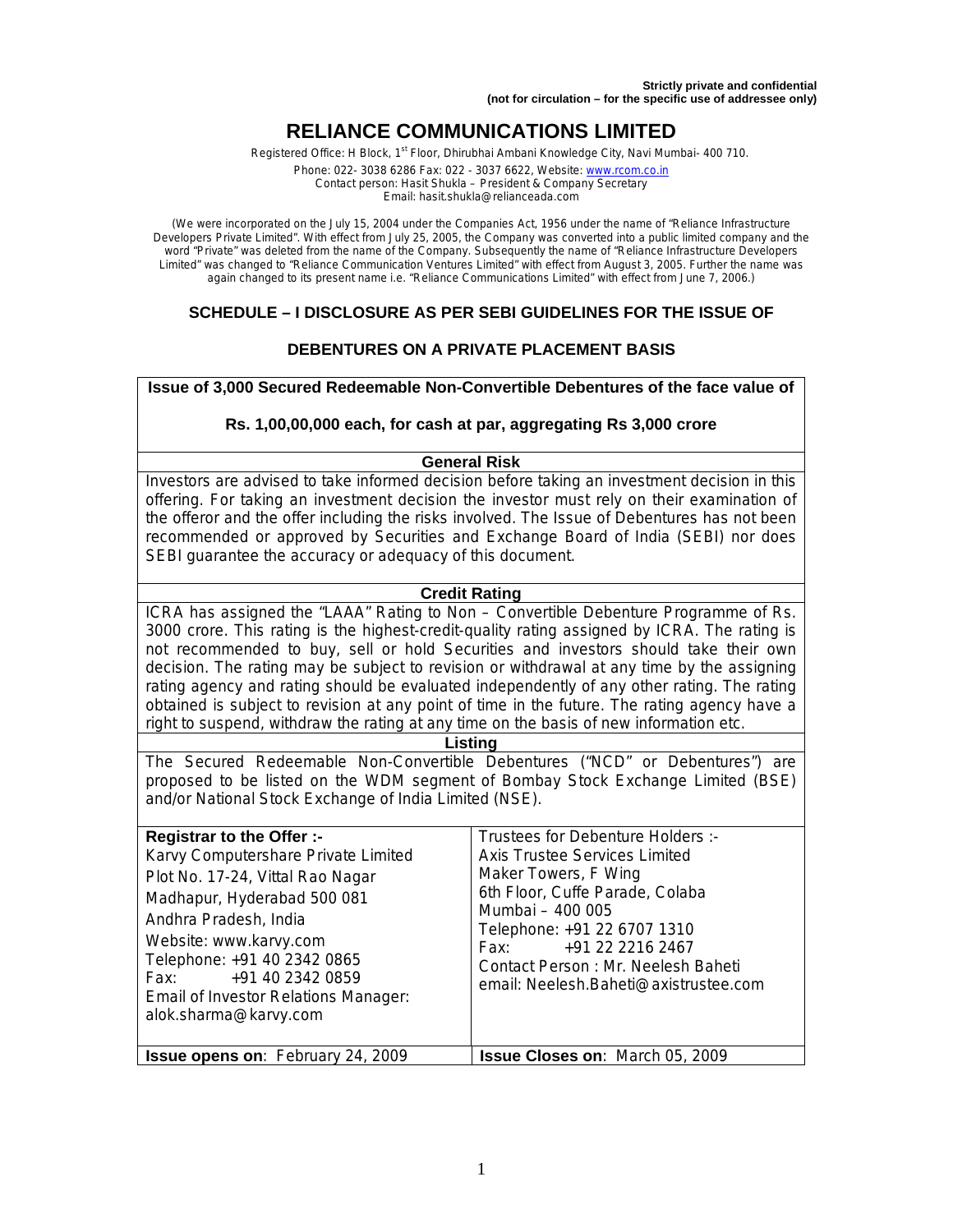## **i. Name and address of the Registered Office of the issuer.**

Reliance Communications Limited H Block, 1<sup>st</sup> Floor, Dhirubhai Ambani Knowledge City, Navi Mumbai- 400 710 Phone: 022- 3038 6286 Fax: 022 - 3037 6622, Website: www.rcom.co.in Contact person: Hasit Shukla, President & Company Secretary Email: hasit.shukla@relianceada.com

## **ii. Names and addresses of the Directors of the issuer.**

**Board Of Directors -** As per the Articles of Association, Reliance Communications Limited (RCOM) cannot have less than 3 or more than 12 directors. The Company currently has 5 directors as on December 31, 2008 as follows:

| S.No. | <b>Name and Designation of</b><br><b>Directors</b> | <b>Address</b>                                                                             |
|-------|----------------------------------------------------|--------------------------------------------------------------------------------------------|
| 1.    | Shri Anil D Ambani,<br>Non-Executive Chairman      | Seawind, 39, Cuffe Parade, Colaba, Mumbai -400 005                                         |
| 2.    | Prof. J. Ramachandran<br>Independent Director      | 417, Faculty Quarters, Indian Institute of Management<br>Bannerghatta, Bangalore - 560 076 |
| 3.    | Shri S. P. Talwar<br>Independent Director          | 163, Beach Towers, P. Baloo Marg<br>Prabhadevi, Mumbai - 400 025                           |
| 4.    | Shri Deepak Shourie<br><b>Independent Director</b> | A-31, West End, New Delhi - 110 021                                                        |
| 5.    | Shri A. K. Purwar<br>Independent Director          | Bayview, 1st Floor, 1, Worli Seaface,<br>Mumbai - 400 018                                  |

## **iii. A brief summary of the business/ activities of the issuer and its line of business.**

Reliance Communications Limited ("RCOM", "Borrower" or the "Company") is the flagship Company of the Reliance Anil Dhirubhai Ambani ("ADA") Group. Rated among "Asia's Top 5 Most Valuable Telecom Companies", Reliance Communications is India's foremost and truly integrated telecommunications service provider. The Company, with a customer base of over 65 million including over 1.7 million individual overseas retail customers, ranks among the Top 10 Telecom companies in the world by number of customers in a single country. RCOM's corporate clientele includes 2,100 Indian and multinational corporations, and over 800 global, regional and domestic carriers.

Reliance Communications Limited has established a pan-India, next generation, integrated (wireless and wireline), convergent (voice, data and video) digital network that is capable of supporting best-of-class services spanning the entire communications value chain, covering over 20,000 towns and 450,000 villages. Reliance Communications owns and operates the world's largest next generation IP enabled connectivity infrastructure, comprising over 175,000 kilometers of fibre optic cable systems in India, USA, Europe, Middle East and the Asia Pacific region.

On consolidated basis RCOM's operating revenues and net profit for the 12 month period ended March 31, 2008 was Rs. 190.7 billion (USD 4,765 million) and Rs. 67.9 billion (USD 1,697 million) respectively.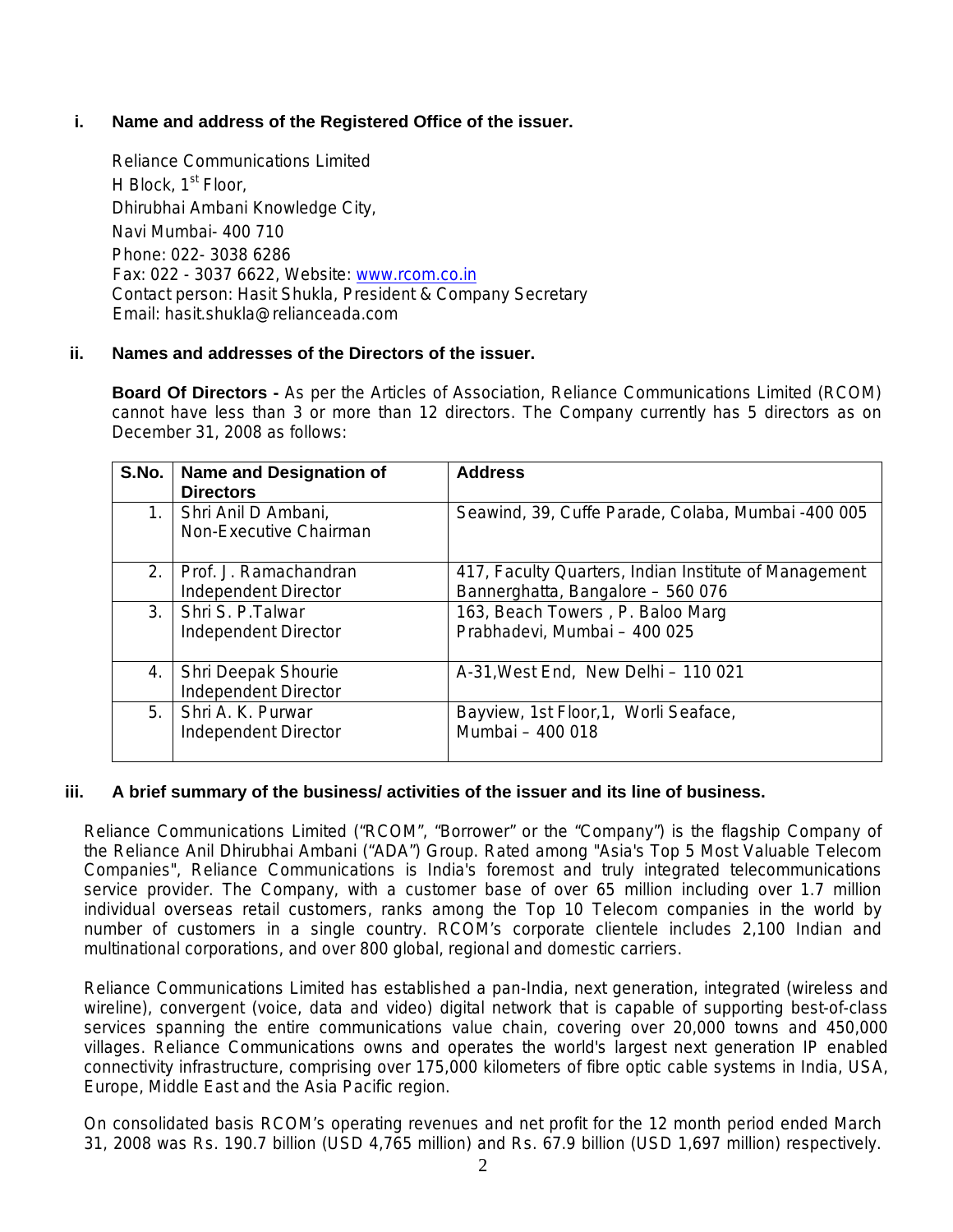On March 31, 2008, RCOM had a networth of Rs. 290.3 billion (USD 7,254 million) and a net debt of Rs. 140.8 billion (USD 3,518 million).

## **Business activity of the Company**

### **Market leadership position**

RCOM is among the top two providers of wireless communication services in India with a subscriber base of more than 65 million wireless subscribers. RCOM is second largest seller of mobile handsets/devices in the country, and the largest service provider engaged in this activity. Due to its unique strength in high speed wireless data transmission, RCOM has 65% market share of the data card and USB modem market for laptops and PCs. In addition, RCOM is the largest PCO operator in the private sector with over 50% market share. RCOM has achieved this leadership status in the Indian telecom market within 4 years of the commercial national commercial launch of its CDMA based services. The Company has the distinction of being EBITDA positive since the first year of its operations.

This rapid build-up of the subscriber base has been achieved by leveraging the telecom network and national retail presence through nearly 2,000 exclusive Reliance World and Reliance Express stores with a presence in over 700 Indian cities. Together with preferred retailers, RCOM has a branded retail presence in over 1,300 towns.

Apart from the growth witnessed in the wireless telecom market, RCOM is increasing its presence in the broadband segment too. The enterprise broadband services were launched in the first half of 2005, focussing on the top 40 cities of India. RCOM has leveraged its existing metro fibre optic network to connect with customers in select buildings. As on 31 March 2008, 787,567 buildings are directly connected and 1,031,000 access lines had been activated. RCOM has established an enterprise customer base that includes 850 of the top Indian enterprise and MNCs, rapidly expanding its customer in the SME segment too.

RCOM is the market leader in the IDC services (Reliance Data Centre) with over 62% market share and has an enterprise customer base that includes 800 of the top 1,000 Indian enterprises and MNCs. RCOM is also the leading provider of MPLS-VPN and Centrex solutions.

RCOM entered the long distance market in India in mid 2003 and has become the largest carrier of international voice minutes, with a market share of 35% for International Long Distance ("ILD") wholesale inbound traffic. In addition to this RCOM has over 1.5 million customers for the Reliance India Call service which accounts for 40% of the total retail market calls made from the United States to India.

### **Largest Capacity and Superior Network in India**

Company will soon be present in over 23,000 towns though its CDMA network and over 8,000 towns through GSM network. RCOM's network will also cover over 600,000 villages and address 90% of India's population. RCOM has also commenced setting up of GSM network in the 14 additional circles where it has received requisite Government approvals and spectrum to roll-out GSM.

RCOM's national inter-city long distance network is the largest next generation network in India, with over 110,000 route kilometers of ducted fibre optic cables, which is being further expanded to 135,000 route kilometers. RCOM has a totally unique asset in over 25,000 route kilometers of ducted fibre optic cables installed in the leading cities in India. The entire inter-city and metro fibre optic backbone network is deployed in a ring and meshes architecture and is MPLS enabled. The Reliance Data Network has over 180 MPLS integrated network nodes.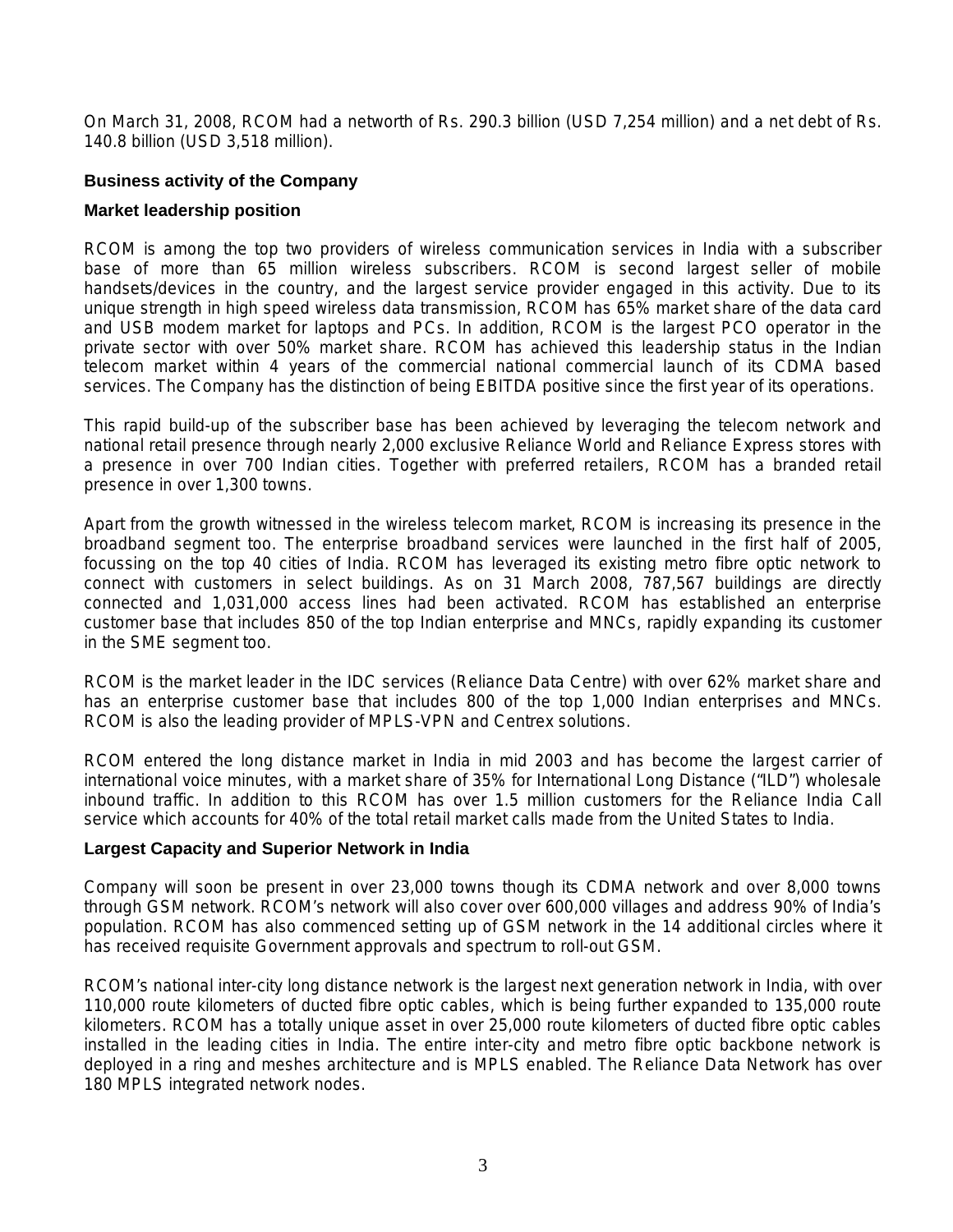CDMA is a spread spectrum technology where the information at a standard rate of 9.6 Kbits per second is spread on 1.23 MHz bandwidth. RCOM's network can support 2.3 times more simultaneous calls per MHz as compared to that of other GSM operators.

#### **Integrated telecom approach**

The next generation telecom network, capable of supporting voice and data, is being leveraged by RCOM to offer a full suite of telecommunications services ranging from wireless to wireline including voice, data and broadband. The guiding strategy followed by RCOM in the network design and implementation has been the "follow-the-demand" principle.

The superior and extensive telecom network is the basis for (i) an integrated telecom approach providing a full suite of telecommunications services ranging from wireless to wireline including voice, data and broadband; (ii) providing affordable and high quality services based on technological leadership; and (iii) enabling the RCOM Group to offer innovative communications products and services catering to evolving customer needs.

### Recent Developments

On January 11, 2008, the Company received start-up spectrum to launch nationwide GSM services under its existing Unified Access Service License (UASL). RCOM has been granted GSM spectrum in 14 service areas. The DOT had also made necessary amendments to Unified Access Service Licenses (UASL) of Reliance Telecom Limited (RTL), wholly owned subsidiary of the RCOM, to enable RTL to offer CDMA services in Assam and North East Service Area in addition to existing GSM services and made allotment of start up spectrum to RTL for providing CDMA services in Assam and North East.

RCOM is planning to participate in the upcoming 3G auction and would like to bid for nationwide 3G frequencies. RCOM expects the auction price to be in a range upwards of USD 1 billion for a nationwide licence. RCOM believes that with implementation of MNP; 3G will act as a key differentiator to attract high-end customers to its newly launched nationwide GSM operations. RCOM has planned a suite of high end applications such as video telephony which are expected to be highly attractive to high-end 3G customers. Also, India is a low broadband penetration market with high growth potential. 3G data card services will be able to bridge the supply gap currently limited due to low fixed-line penetration in the country.

RCOM has announced launch of pan India GSM services on December 30, 2008. RCOM believes that with a nationwide GSM network complementing its existing nationwide CDMA network it will be able to achieve No. 1 leadership position in the wireless space in India. With a nationwide GSM network, RCOM will be able to share growth opportunities in India's GSM market, which constitutes 80% of the Mobility market and which has a very high churn rate. RCOM will be able to expand its market share in segments which are high VAS users( such as youth)and which are today mostly using GSM technology because of highly developed eco-system of GSM handsets in the country. This coupled with the existing leadership position in enterprise and NLD/ILD business, RCOM has the potential to become the undisputed leader in the Indian telecommunication sector.

RCOM has also started upgrading its existing CDMA 1x network with EVDO technology at selective locations in the top 250 cities across India. RCOM believes that CDMA provides an edge in wireless data transfer and can be a very cost effective solution for high data ARPU customers. RCOM is already the leader in the wireless data card business in India through its CDMA 1x data cards; EVDO will strengthen this leadership further by providing consumers with much greater speed and superior SLAs.

On January 31, 2009, the Board of Directors of Reliance Communications Limited had approved a Scheme for consolidation of Optic Fiber Division of the Company to Reliance Infratel Limited, a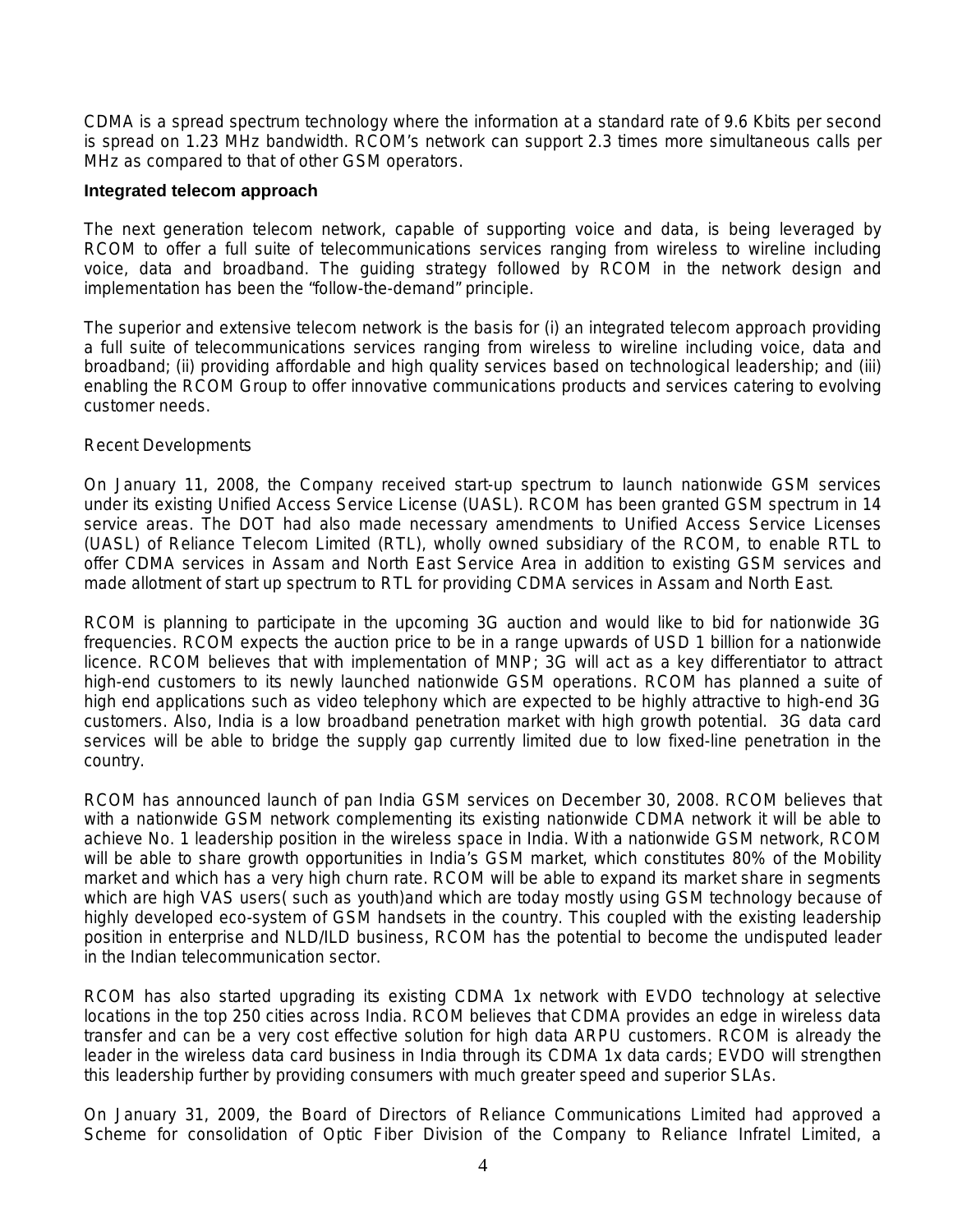subsidiary of the Company. Transfer of Optic Fiber division Assets from RCOM to Reliance Infratel will be through a Court approved Scheme of Arrangement at fair value. No additional equity shares are to be issued and no change is proposed in the capital structure of the Company in terms of said Scheme.

## **Main Object of the Company**

Main Objects: The main objects of the Company are:

- 1. To carry on and undertake the business of finance, investment, loan and guarantee company and to invest in acquire, subscribe, purchase, hold, sell, divest or otherwise deal in securities, shares, stocks, equity linked securities, debentures, debenture stock, bonds, commercial papers, acknowledgements, deposits, notes, obligations, futures, calls, derivatives, currencies and securities of any kind whatsoever, whether issued or guaranteed by any person, company, firm, body, trust, entity, government, state, dominion sovereign, ruler, commissioner, public body or authority, supreme, municipal, local or otherwise, whether in India or abroad. The Company will not carry on any activity as per Section 45 1A of RBI Act, 1934.
- 2. To carry on and undertake the business of financial services like financial restructuring / reorganization, investment counselling, portfolio management and all activities and facilities of every description including all those capable of being provided by bankers, stockbrokers, merchantbankers, investment bankers, portfolio managers, trustees, agents, advisors, consultants, providing other financial or related services and to carry on the activities of hire-purchase, leasing and to finance lease operations of all kinds, purchasing, selling, hiring or letting on hire all kinds of plant and machinery and equipment and to assist in financing of all and every kind and description of hirepurchase or deferred payment or similar transactions and to subsidize, finance or assist in subsidizing or financing the sale and maintenance of any goods, articles or commodities of all and every kind and description upon any terms whatsoever and to purchase or otherwise deal in all forms of movable property including plant and machinery, equipments, ships, aircrafts, automobiles, computers, and all consumer, commercial, medical and industrial items with or without security and to lease or otherwise deal with them including resale thereof, regardless of whether the property purchased and leased is new and/or used and from India or abroad.
- 3. To carry on and undertake the business of acting as agent of any person, public or private sector enterprises, financial institutions, banks, central government and state governments and to do financial research, design and preparation of feasibility study reports, project reports and appraisal report in India and abroad.
- 4. To carry on, manage, supervise and control the business of telecommunication, infrastructure, telecommunication system, telecommunication network, and telecommunication services of all kinds including and not limited to setting up telephone exchange, coaxial stations, telecommunication lines and cables of every form and description, transmission, emission, reception through various forms, maintaining and operating all types of telecommunication service and providing data programmes and data bases for telecommunication.

### **iv. A brief history of the issuer since its incorporation giving details of its activities including any reorganization, reconstruction or amalgamation, changes in its capital structure,(authorised, issued and subscribed) and borrowings, if any.**

Reliance Communications Limited was incorporated on July 15,2004 under the Companies Act, 1956 under the name of "Reliance Infrastructure Developers Private Limited". With effect from July 25, 2005, the Company was converted into a public limited company and the word "Private" was deleted from the name of the Company. Subsequently the name of "Reliance Infrastructure Developers Limited" was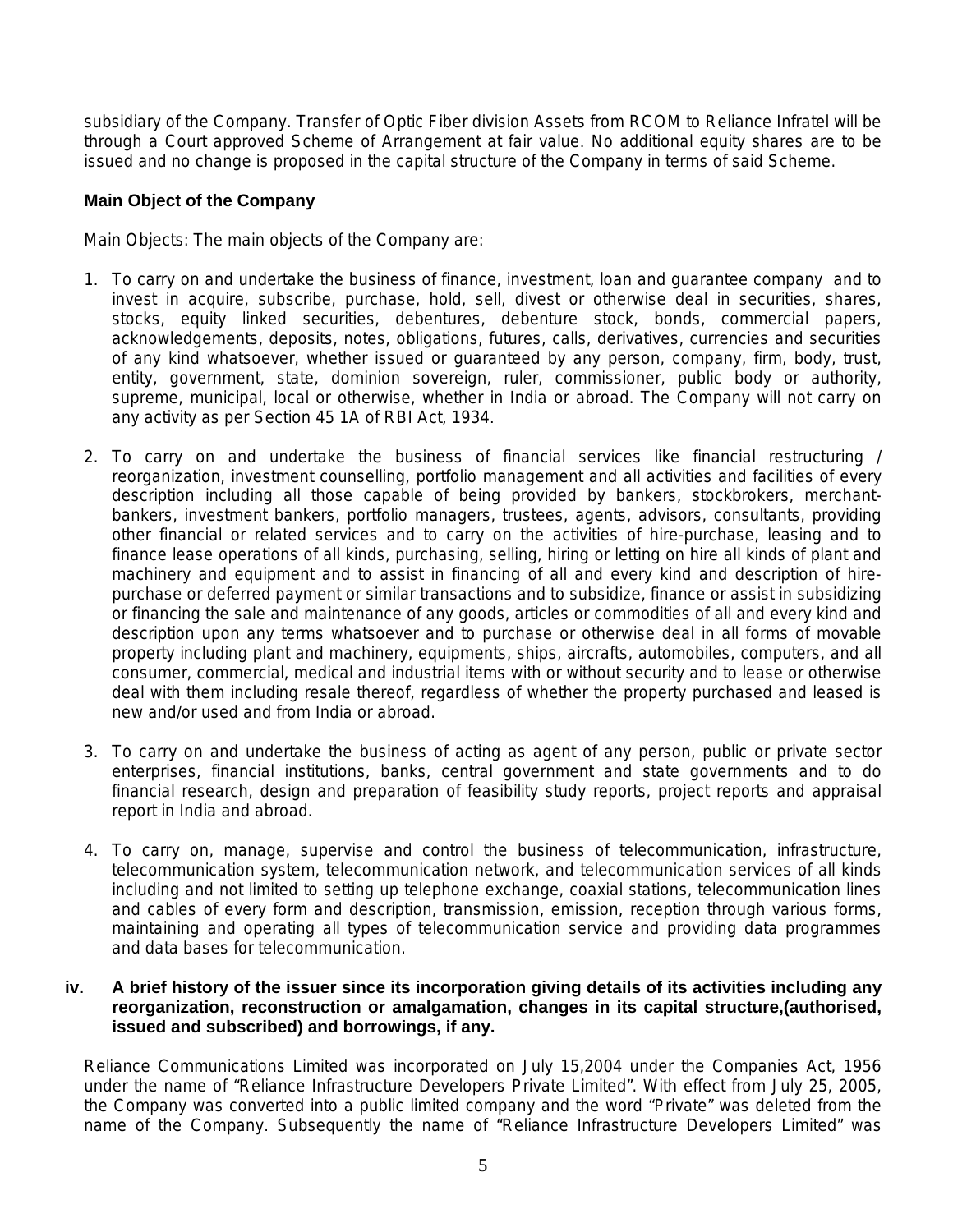changed to "Reliance Communication Ventures Limited" with effect from August 03,2005 and further the name was again changed to its present name i.e. "Reliance Communications Limited" with effect from June 07, 2006.

| <b>Capital Structure</b>                                                                         |                         |  |
|--------------------------------------------------------------------------------------------------|-------------------------|--|
| As on December 31, 2008                                                                          | (Rs in crore)<br>Amount |  |
| <b>SHARE CAPITAL</b><br>A. Authorized Share Capital<br>300,00,00,000 equity shares of Rs. 5 each | 1500.00                 |  |
| B. Issued, Subscribed and Paid – Up<br>2,06,40,26,881 Equity Shares of Rs. 5 each fully paid up  | 1032.01                 |  |

## **Share Capital history of the Company**

Authorised Capital

| Sr. No. | Date       | <b>Particulars</b>                                                                                                                                                                         |
|---------|------------|--------------------------------------------------------------------------------------------------------------------------------------------------------------------------------------------|
| 1.      | 21.07.2005 | Increase from Rs.1,00,000 to Rs.5,00,000.                                                                                                                                                  |
| 2.      | 11.08.2005 | Sub-dividing the existing Authorised capital of Rs.5,00,000 divided into 50,000<br>equity shares of Rs.10 each into 1,00,000 equity shares of Rs.5 each.                                   |
| 3.      | 24.12.2005 | Increase from Rs.5,00,000 to Rs.650,00,00,000.                                                                                                                                             |
| 4.      | 31.03.2006 | Rs.650,00,00,000 to Rs.1500,00,00,000<br>Increase from<br>divided<br>into<br>200,00,00,000 equity shares of Rs.5/- each and 100,00,00,000 unclassified<br>shares of Rs.5/- each.           |
| 5.      | 30.04.2006 | Re-classified the existing unclassified shares into equity share resulting into<br>authorised capital of Rs. 1500,00,00,000 divided into 300,00,00,000<br>equity<br>shares of Rs.5/- each. |

#### Equity capital build-up

| Sr.<br>No.     | Date       | <b>Particulars</b>                                         | Issue<br>Price(Rs.) | No. of<br><b>Shares</b> | Cumulative<br>(No. of<br>Shares) |
|----------------|------------|------------------------------------------------------------|---------------------|-------------------------|----------------------------------|
| 1              | 16.07.2004 | Allotted upon Incorporation                                | 10                  | 10000                   | 10000                            |
| 2              | 25.07.2005 | Additional issue of shares                                 | 10                  | 40000                   | 50000                            |
| 3              | 11.08.2005 | Sub division equity shares of Rs.10<br>into Rs.5 per share | N.A                 | 100000                  | 100000                           |
| 4              | 27.01.2006 | Allotment pursuant to<br>Scheme<br>of<br>arrangement       | N.A                 | 1223130422              | 1223230422                       |
| 5              | 27.01.2006 | Cancelled pursuant to scheme                               | N.A                 | (100000)                | 1223130422                       |
| 6              | 14.09.2006 | Allotment pursuant to Scheme<br>οf<br>arrangement          | N.A                 | 821484568               | 2044614990                       |
| $\overline{7}$ | 18.10.2007 | <b>Conversion of FCCBs</b>                                 | 480.68              | 639100                  | 2045254090                       |
| 8              | 23.10.2007 | <b>Conversion of FCCBs</b>                                 | 480.68              | 221096                  | 2045475186                       |
| 9              | 24.10.2007 | <b>Conversion of FCCBs</b>                                 | 480.68              | 3297522                 | 2048772708                       |
| 10             | 25.10.2007 | <b>Conversion of FCCBs</b>                                 | 480.68              | 646210                  | 2049418918                       |
| 11             | 31.10.2007 | <b>Conversion of FCCBs</b>                                 | 661.23              | 667090                  | 2050086008                       |
| 12             | 31.10.2007 | <b>Conversion of FCCBs</b>                                 | 480.68              | 2105353                 | 2052191361                       |
| 13             | 05.11.2007 | <b>Conversion of FCCBs</b>                                 | 480.68              | 4675242                 | 2056866603                       |
| 14             | 14.11.2007 | <b>Conversion of FCCBs</b>                                 | 480.68              | 715445                  | 2057582048                       |
| 15             | 19.11.2007 | Conversion of FCCBs                                        | 480.68              | 973838                  | 2058555886                       |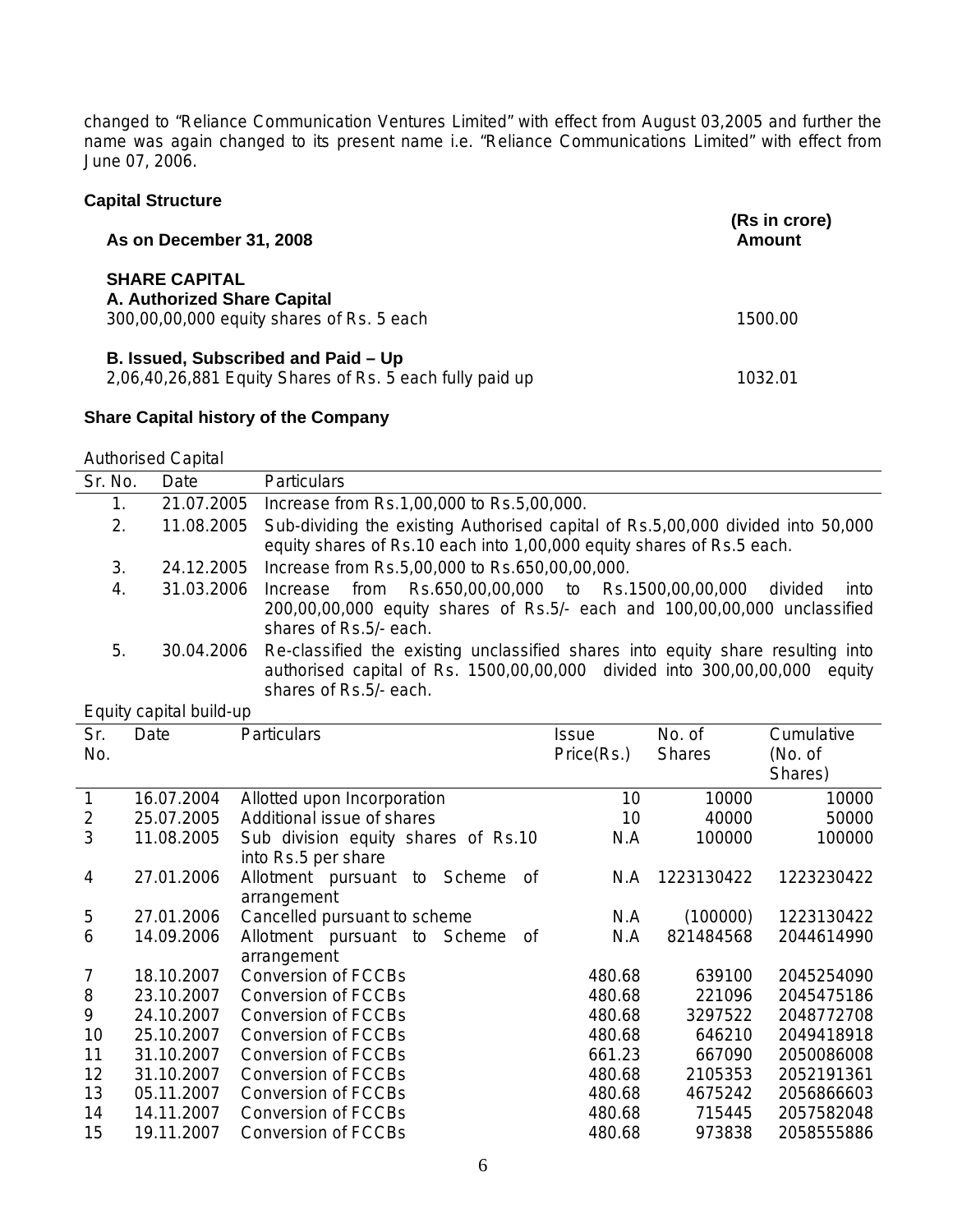| Sr.<br>No. | Date       | <b>Particulars</b>  | Issue<br>Price(Rs.) | No. of<br><b>Shares</b> | Cumulative<br>(No. of<br>Shares) |
|------------|------------|---------------------|---------------------|-------------------------|----------------------------------|
| 16         | 24.11.2007 | Conversion of FCCBs | 480.68              | 2539513                 | 2061095399                       |
| 17         | 07.12.2007 | Conversion of FCCBs | 480.68              | 206602                  | 2061302001                       |
| 18         | 14.12.2007 | Conversion of FCCBs | 480.68              | 877000                  | 2062179001                       |
| 19         | 29.12.2007 | Conversion of FCCBs | 480.68              | 692366                  | 2062871367                       |
| 20         | 16.01.2008 | Conversion of FCCBs | 480.68              | 423913                  | 2063295280                       |
| 21         | 22.01.2008 | Conversion of FCCBs | 480.68              | 703907                  | 2063999187                       |
| 22         | 31.01.2008 | Conversion of FCCBs | 480.68              | 27694                   | 2064026881                       |

### **Restructuring / Reorganisation / Amalgamation**

Scheme of Arrangement with Reliance Industries Limited

Reliance Industries Limited ("Demerged Company") vested its Telecommunications Undertaking, pursuant to the Scheme of Arrangement ("Demerger Scheme") under Sections 391 to 394 of the Companies Act, 1956 as approved by the Hon'ble High Court of Judicature at Bombay vide orders dated December 09, 2005, with effect from September 01, 2005. The Telecommunications undertaking, constituted inter-alia, investments in Reliance Infocomm Limited, Reliance Communications Infrastructure Limited and Reliance Telecom Limited. In terms of the said Scheme, 122,31,30,422 equity shares of the Company were issued and allotted to the shareholders of the Demerged Company (except to the Specified Shareholders) in the ratio of one equity share each of Rs.5 of the Company for every one equity share of Rs.10 held in the Demerged Company. The equity shares of the Company so issued were listed and admitted for trading on Bombay Stock Exchange Limited ("BSE") and National Stock Exchange of India Limited ("NSE") with effect from March 06, 2006. The Global Depositary Receipts (GDRs) of the Company were also listed on the Luxembourg Stock Exchange.

Scheme of Amalgamation and Arrangement involving reorganisation of group telecom business

As stated above, the Scheme of Amalgamation and Arrangement (Scheme) for the amalgamation of Reliance Infocomm Limited, Ambani Enterprises Private Limited, Reliance Business Management Private Limited, Formax Commercial Private Limited, Reliance Communications Technologies Limited, Reliance Software Solutions Private Limited, Reliance Communications Solutions Private Limited and Panther Consultants Private Limited ("Transferor Companies") and demerger of the Network division of the Reliance Communications Infrastructure Limited with the Company, as approved by the Hon'ble High Court of Judicature at Bombay and the Hon'ble High Court of Gujarat at Ahmedabad, vide orders dated July 21, 2006 and July 18, 2006 respectively became effective on September 12, 2006.

Scheme of Arrangement for transfer of Passive Infrastructure

In terms of the Scheme of Arrangement between the Company, Reliance Telecom Limited (RTL) and Reliance Infratel Limited (RITL) (formerly known as Reliance Telecom Infrastructure Limited), subsidiaries of the Company and their respective shareholders and creditors, as sanctioned by the Hon'ble High Court of Judicature at Bombay vide order dated March 16, 2007, the passive infrastructure of the Company and RTL was demerged and vested into RITL, with effect from April 10, 2007.

### **Borrowings:**

Outstanding loans, bonds and other instruments issued by the issuer company outstanding as on February 4, 2009: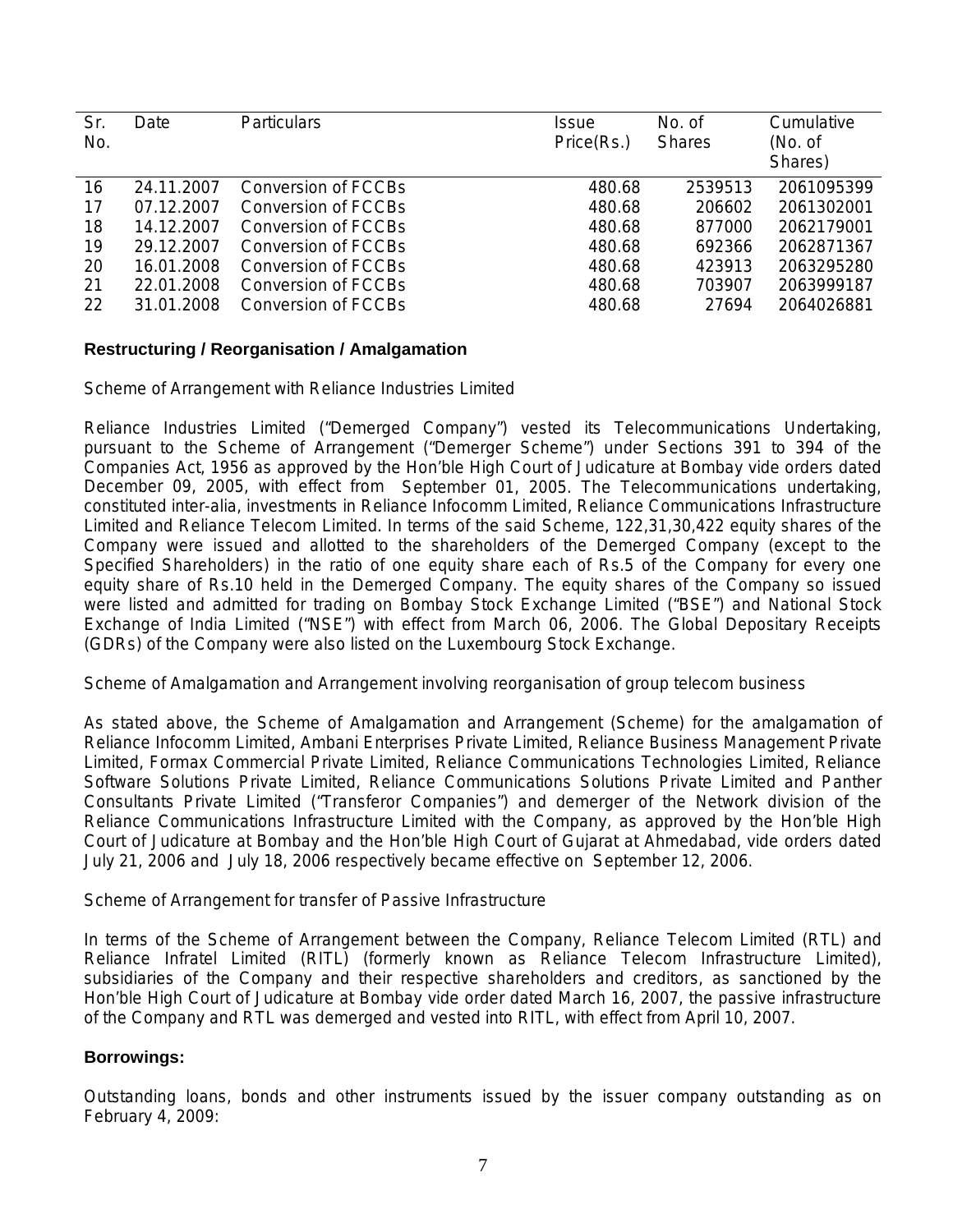## **(a) Secured Loans - Nil**

## **Working Capital Facility - Nil**

## **(b) Unsecured Loans**

| <b>Nature of</b><br><b>Instrument</b> | <b>Maturity</b><br><b>Period</b> | Amount<br>(Rs. Cr.) |
|---------------------------------------|----------------------------------|---------------------|
| <b>Short Term Loans</b>               | Upto 1 year                      | 6,130               |
| <b>Buyers Credit</b>                  | Upto 1 year                      | 3,808               |
| Long Term Loans                       | 5 years                          | 2,500               |
| FCCB May 06 500 Mn                    | 5 years                          | 1,646               |
| FCCB Feb 07 1 Billion                 | 5 years                          | 5,127               |
| ECB May 07 500 Mn                     | 6 years                          | 2,444               |
| ECB Aug 07 500 Mn                     | 6 years                          | 2,444               |
| ECB Mar 08 279 Mn                     | 4 years                          | 1,368               |
| ECB Feb 08 116 Mn                     | 4 years                          | 569                 |
| <b>ECA June 08 750 Mn</b>             | 10 years                         | 1,091               |
| ECA Apr 08 150 Mn                     | 7 years                          | 157                 |
| ECA Apr 08 250 Mn                     | 7 years                          | 569                 |

*Exchange Rate – Rs. 48.875 /\$ (as on January 31, 2009)* 

## **v. Details of debt securities issued and sought to be listed including face value, nature of debt securities, mode of issue i.e. public issue or private placement.**

| Nature of Debt<br><b>Securities</b> | Secured Redeemable Non-Convertible Debenture.                                                                                                                                                                                                                                                                                                                                                                                                                                                                                                                                                                                                                                                                                                                                                           |
|-------------------------------------|---------------------------------------------------------------------------------------------------------------------------------------------------------------------------------------------------------------------------------------------------------------------------------------------------------------------------------------------------------------------------------------------------------------------------------------------------------------------------------------------------------------------------------------------------------------------------------------------------------------------------------------------------------------------------------------------------------------------------------------------------------------------------------------------------------|
| <b>Issue Amount</b>                 | Not exceeding Rs. 3,000 crore.                                                                                                                                                                                                                                                                                                                                                                                                                                                                                                                                                                                                                                                                                                                                                                          |
| Face Value                          | Rs.1,00,00,000 per Debenture.                                                                                                                                                                                                                                                                                                                                                                                                                                                                                                                                                                                                                                                                                                                                                                           |
| <b>Issue Price</b>                  | Rs. 1,00,00,000 per Debenture.                                                                                                                                                                                                                                                                                                                                                                                                                                                                                                                                                                                                                                                                                                                                                                          |
| Tenor                               | 10 years.                                                                                                                                                                                                                                                                                                                                                                                                                                                                                                                                                                                                                                                                                                                                                                                               |
| Coupon Rate                         | 11.20% per annum payable monthly or such other rate as may be agreed<br>by the Company.                                                                                                                                                                                                                                                                                                                                                                                                                                                                                                                                                                                                                                                                                                                 |
| Interest Payable                    | Monthly.                                                                                                                                                                                                                                                                                                                                                                                                                                                                                                                                                                                                                                                                                                                                                                                                |
| Redemption                          | At the end of 10 <sup>th</sup> year from the date of allotment.                                                                                                                                                                                                                                                                                                                                                                                                                                                                                                                                                                                                                                                                                                                                         |
| Security                            | NCD's shall be secured by a pari passu charge on the moveable and<br>immoveable assets of (excluding Land and building thereon, Goodwill and<br>Brand Name) (" Charged Assets") of Reliance Infratel Ltd (RITL), a<br>subsidiary of the Company, on parri passu basis with RITL's existing and<br>future lenders, with a minimum assets cover of 1.25 times. However, as<br>regards security creation, RITL, under its existing Loan Agreements with<br>lenders, has an obligation to obtain their prior written consent for the same.<br>RITL will immediately initiate the process of obtaining the necessary<br>permission from lenders as well as regulatory authorities and once the<br>same is complete, will be able to create security by a pari passu charge<br>on the Charged Assets of RITL. |
| Mode of Issue                       | <b>Private Placement</b>                                                                                                                                                                                                                                                                                                                                                                                                                                                                                                                                                                                                                                                                                                                                                                                |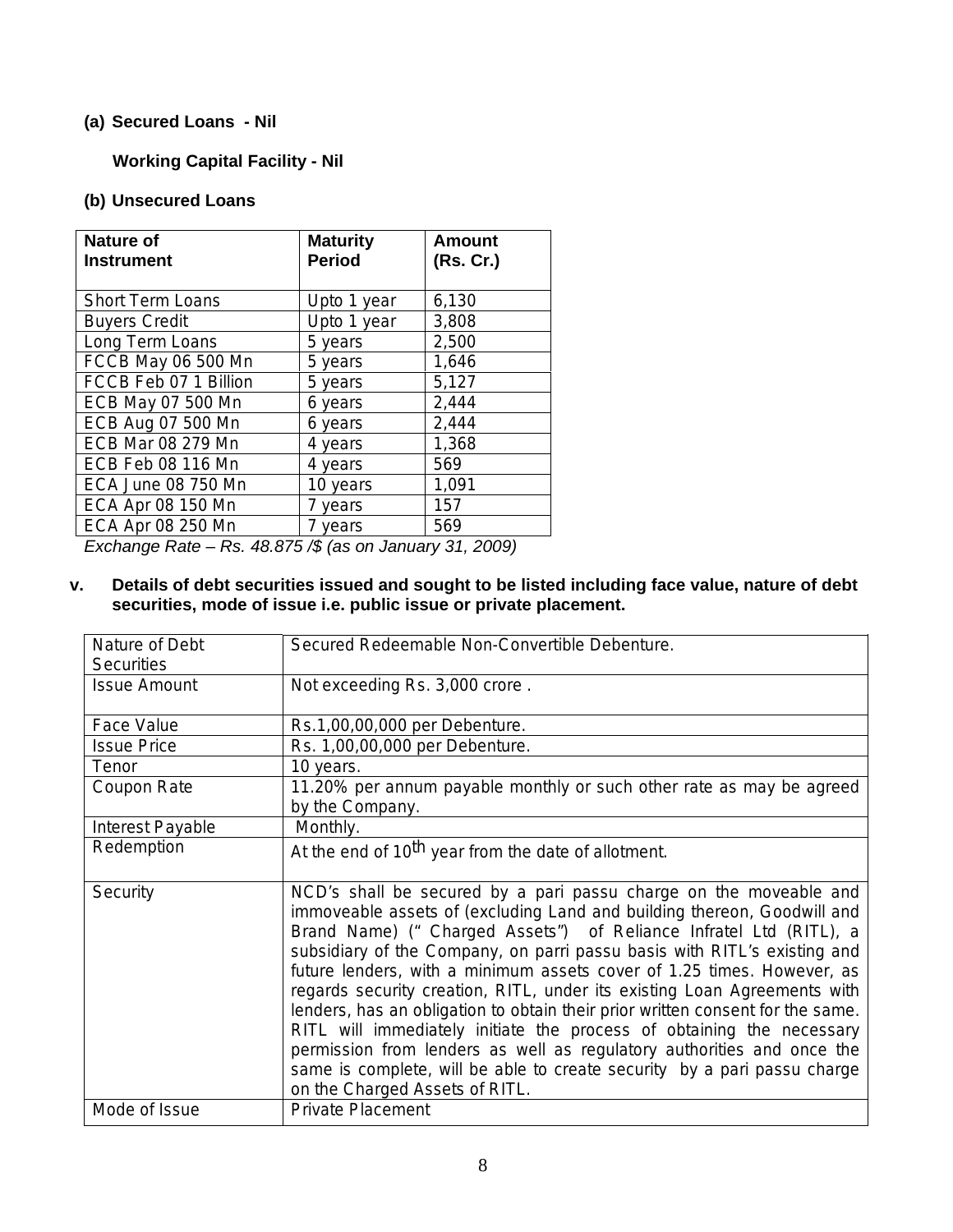## *vi.* **Issue size.**

Issue size is Rs. 3,000 crore to be raised in one or more trenches.

## **vii. Details of utilisation of the issue proceeds.**

The utilisation of funds proposed to be raised through this private placement will be for general corporate purposes of the Company and / or its subsidiaries.

## **viii. A statement containing particulars of the dates of, and parties to all material contracts, agreements involving financial obligations of the issuer.**

Copies of the contracts and documents, referred to below, may be inspected at the Registered Office of the Company between 10.00 a.m. and 12.00 noon on any working day except Saturday until the date of closing of the issue.

| S.No. | <b>Nature of Contract/documents</b>                                                                                                                                                                                                                              |
|-------|------------------------------------------------------------------------------------------------------------------------------------------------------------------------------------------------------------------------------------------------------------------|
| 1.    | Certified true copy of the Memorandum and Articles of Association of the Company.                                                                                                                                                                                |
| 2.    | Certified true copy of the resolution passed by the Board of Directors of the Company at<br>the meeting held on January 23, 2009 approving the issue of Debentures.                                                                                              |
| 3.    | Certified true copy of the resolution passed by the Board of Directors of the Reliance<br>Infratel Limited, subsidiary company, at the meeting held on January 19, 2009 approving<br>creation of security in favour of LIC for Debentures issued by the Company. |
| 4.    | Certified true copy of the resolution passed by the Members of the Company at the<br>Annual General Meeting held on July 17, 2007 under section 293(1)(d) of the Companies<br>Act, 1956.                                                                         |
| 5.    | Certified true copy of the resolution passed by the Members of Reliance Infratel Limited at<br>the Annual General Meeting held on September 29, 2008 under section 293(1)(a) of the<br>Companies Act, 1956.                                                      |
| 6.    | Certified true copy of the resolution passed by the Members of Reliance Infratel Limited at<br>the Annual General Meeting held on September 29, 2008 under section 293(1)(d) of the<br>Companies Act, 1956.                                                      |
| 7.    | Annual Report of the Company for the year 2007-08.                                                                                                                                                                                                               |
| 8.    | Credit rating letter dated February 16, 2009 from ICRA.                                                                                                                                                                                                          |
| 9.    | Letter dated February 21, 2009 from Axis Bank giving its consent to act as debenture<br>trustees.                                                                                                                                                                |

### **ix. Any material event/ development or change at the time of issue or subsequent to the issue which may affect the issue or the investor's decision to invest / continue to invest in the debt securities.**

In the opinion of the Directors of the Company, there have been no material developments after the date of the last financial statements as disclosed in this schedule, which would materially and adversely affect or are likely to affect the trading or profitability of the Company or the value of its assets, or its ability to pay its liabilities within the next twelve months, other than what has been already set out elsewhere in this Information Memorandum.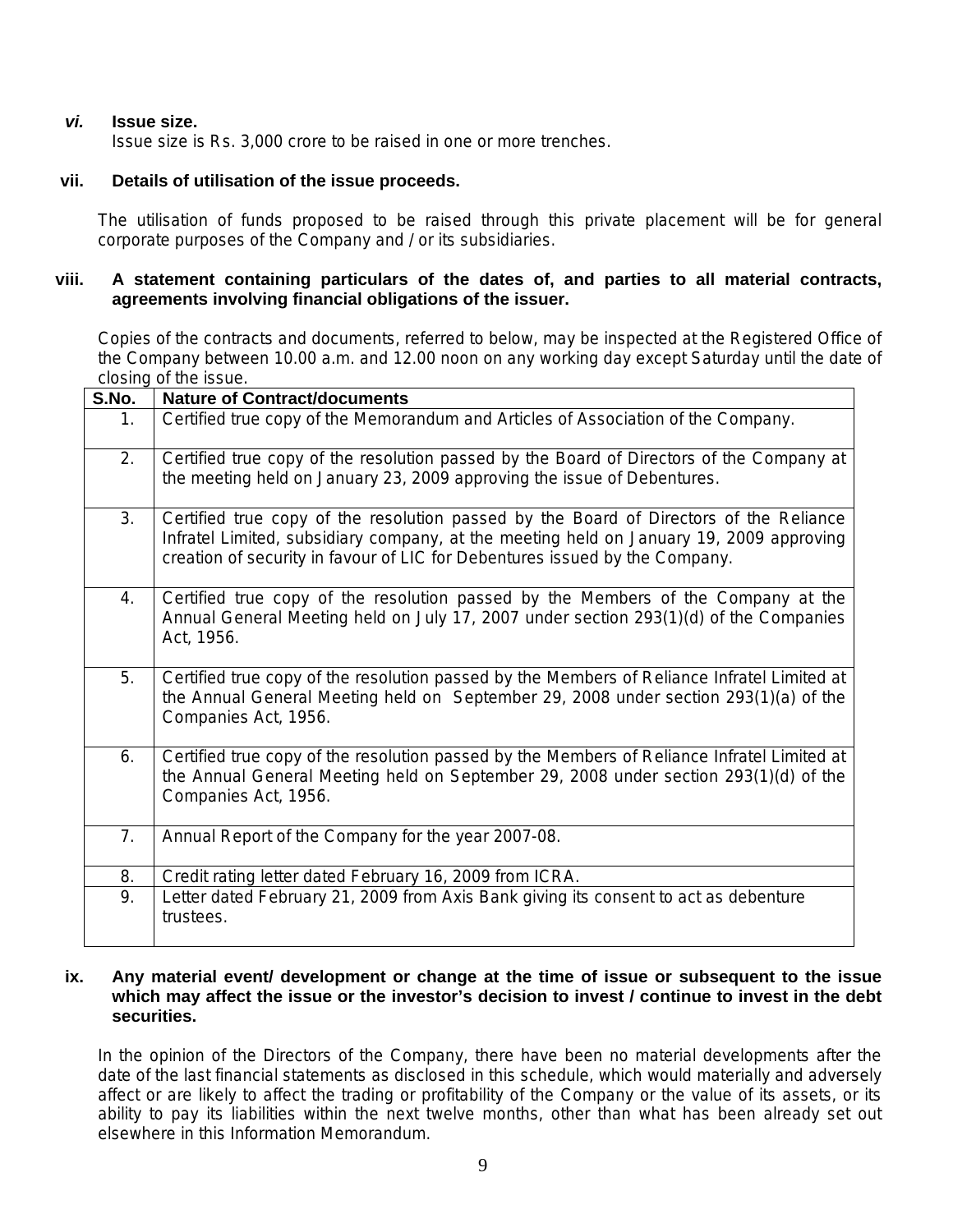## **x. Particulars of the debt securities issued (i) for consideration other than cash, whether in whole or part, (ii) at a premium or discount, or (iii) in pursuance of an option.**

The Company till date has not issued any debt security for consideration other than cash either at premium or at discount.

## **xi. A list of highest ten holders of each class or kind of securities of the issuer as on the date of application along with particulars as to number of Equity shares held by them.**

The Top ten largest equity shareholders of the Company as on December 31, 2008:

| $\overline{S.N.}$ | Name and Address of the Investor                                                                                                                                                   | <b>Number of</b><br><b>Shares</b> | % Shareholding |
|-------------------|------------------------------------------------------------------------------------------------------------------------------------------------------------------------------------|-----------------------------------|----------------|
| 1.                | <b>AAA Communication Private Limited</b><br>3rd Floor, Reliance Energy Centre, Santacruz<br>(East), Mumbai 400055                                                                  | 1308110172                        | 63.38          |
| 2.                | Life Insurance Corporation of India<br>HDFC Bank Ltd Custody Services -<br>Trade World, A Wing, Gr. Floor,<br>Kamla Mills Compound, S. B. Marg,<br>Lower Parel West, Mumbai 400013 | 122194805                         | 5.92           |
| $\overline{3}$ .  | Deutsche Bank Trust Company Americas<br>Deutsche Bank AG, DB House,<br>Hazarimal Somani Marg,<br>Next To Sterling Theatre,<br>Fort P.O.Box No.1142, Mumbai 400001                  | 49309394                          | 2.39           |
| 4.                | <b>Reliance Capital Limited</b><br>Old ICI Godown, Fosbery Road,<br>Off Reay Road Station (E), Mumbai 400033                                                                       | 18461758                          | 0.89           |
| 5.                | Reliance Capital Trustee Co Limited<br>Deutsche Bank A G DB House,<br>Hazarimal Somani Margfort,<br>P. O. Box 1142, Mumbai<br>Maharashtra 400001                                   | 15261194                          | 0.74           |
| 6.                | Sonata Investments Limited<br>304, Chartered House 297/299,<br>Dr. Cawasji Hormasji Street,<br>Near Marine Line Church, Mumbai 400002                                              | 13775000                          | 0.67           |
| 7.                | Solaris Information Technologies Private Limited<br>304, Chartered House, 297/299,<br>Dr C.H.Street, Marine Lines, Mumbai, 400002                                                  | 12350000                          | 0.60           |
| 8.                | <b>Janus Overseas Funds</b><br>C/O Deutsche Bank AG<br><b>Securities And Custody Services</b><br>DB House, Hazarimal Somani Marg, P.O.Box<br>No.1142, Fort, Mumbai 400001          | 11583898                          | 0.56           |
| 9.                | Reliance Innoventures Limited<br>3rd Floor, Reliance Energy Centre, Santacruz<br>(East), Mumbai 400055                                                                             | 11529001                          | 0.56           |
| 10.               | <b>UTI Mutual Funds</b><br>UTI AMC Pvt. Ltd                                                                                                                                        | 9261938                           | 0.45           |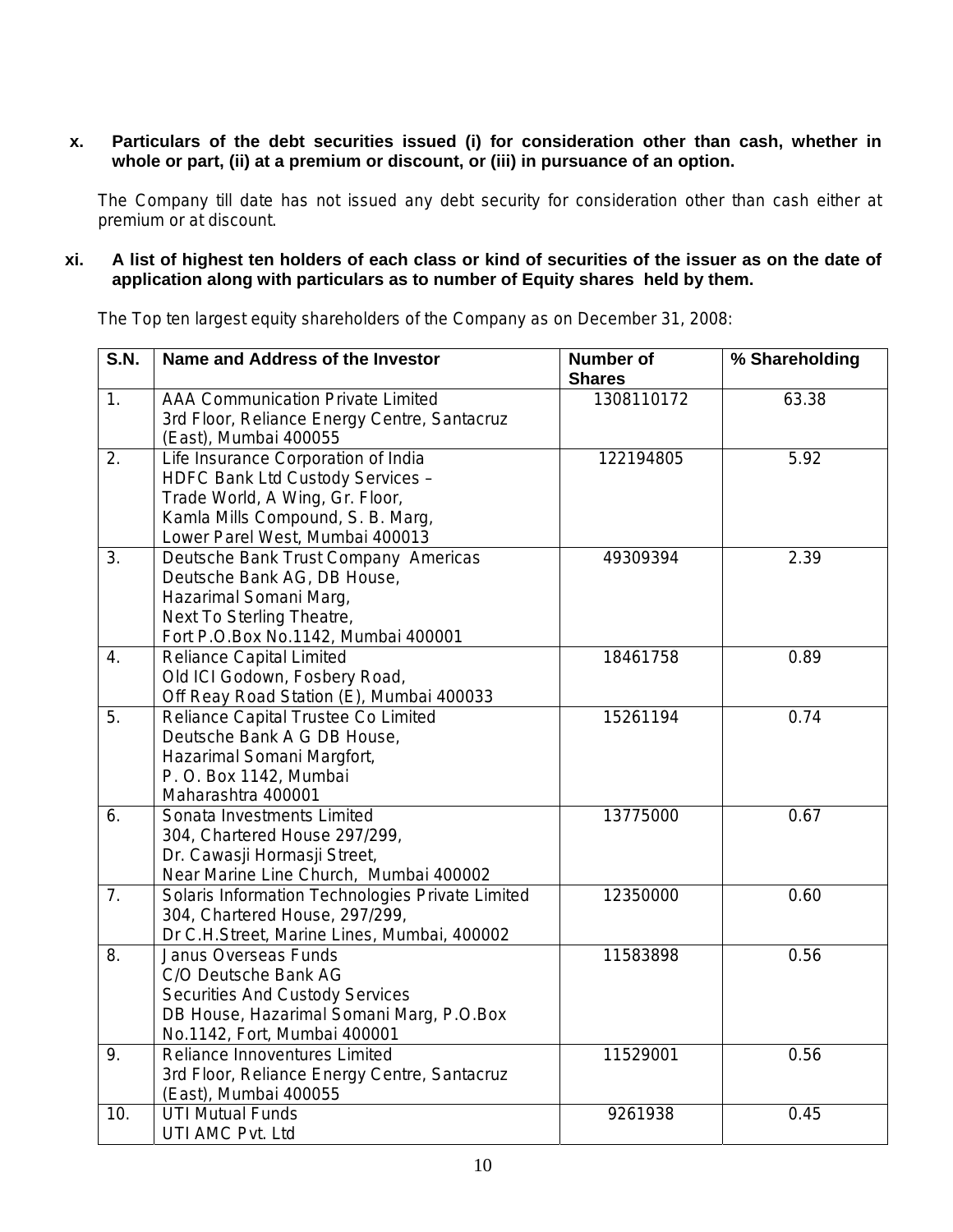| S.N. | Name and Address of the Investor                                              | Number of<br><b>Shares</b> | % Shareholding |
|------|-------------------------------------------------------------------------------|----------------------------|----------------|
|      | Uti Tower, GN Block,<br>Bandra Kurla Complex, Bandra (East), Mumbai<br>400051 |                            |                |

## **xii. An undertaking that the issuer shall use a common form of transfer**

The Company will issue debentures in Demat form only and there will not be any Debentures in physical mode. However, the Company would use a common transfer form for physical holdings, if at a later stage there is any holding in physical form due to the depository giving the rematerialisation option to any investor.

## **xiii. Redemption amount, period of maturity, yield on redemption.**

Redemption amount: Rs 3,000 crore Period of Maturity: 10 years Yield on redemption: Redemption at par with interest rate of 11.20 % p.a.

## **xiv. Information relating to the terms of offer or purchase.**

| Instrument          | Secured Redeemable Non-Convertible Debenture.                                                                                                                                                                                                                                                                                                                                                                                                                                                                                                                                                                                                                                                                                                                                                          |
|---------------------|--------------------------------------------------------------------------------------------------------------------------------------------------------------------------------------------------------------------------------------------------------------------------------------------------------------------------------------------------------------------------------------------------------------------------------------------------------------------------------------------------------------------------------------------------------------------------------------------------------------------------------------------------------------------------------------------------------------------------------------------------------------------------------------------------------|
| <b>Issue Size</b>   | Not exceeding Rs. 3,000 crore.                                                                                                                                                                                                                                                                                                                                                                                                                                                                                                                                                                                                                                                                                                                                                                         |
| Date of allotment   | The Date of Allotment for each trenche will be within 15 days from the<br>date of closure of the issue.                                                                                                                                                                                                                                                                                                                                                                                                                                                                                                                                                                                                                                                                                                |
| Rating              | ICRA has assigned the "LAAA" Rating to Non - Convertible Debenture<br>Programme of Rs. 3000 crore.                                                                                                                                                                                                                                                                                                                                                                                                                                                                                                                                                                                                                                                                                                     |
| Listing             | The Company proposes to list the Debentures on the Wholesale Debt<br>Market (WDM) segment of National Stock Exchange (NSE) and/or on<br>Bombay Stock Exchange Limited.                                                                                                                                                                                                                                                                                                                                                                                                                                                                                                                                                                                                                                 |
| Security            | NCD's shall be secured by a pari passu charge on the moveable and<br>immoveable assets of (excluding Land and building thereon, Goodwill<br>and Brand Name) ("Charged Assets") of Reliance Infratel Ltd (RITL), a<br>subsidiary of the Company, on parri passu basis with RITL's existing and<br>future lenders, with a minimum assets cover of 1.25 times. However, as<br>regards security creation, RITL, under its existing Loan Agreements with<br>lenders, has an obligation to obtain their prior written consent for the<br>same. RITL will immediately initiate the process of obtaining the<br>necessary permission from lenders as well as regulatory authorities and<br>once the same is complete, will be able to create security by a pari<br>passu charge on the Charged Assets of RITL. |
| Minimum application | 1 Debenture and in multiples of 1 thereafter.                                                                                                                                                                                                                                                                                                                                                                                                                                                                                                                                                                                                                                                                                                                                                          |
| <b>Face Value</b>   | Rs. 1,00,00,000 per Debenture.                                                                                                                                                                                                                                                                                                                                                                                                                                                                                                                                                                                                                                                                                                                                                                         |
| <b>Issue Price</b>  | Rs. 1,00,00,000 per Debenture.                                                                                                                                                                                                                                                                                                                                                                                                                                                                                                                                                                                                                                                                                                                                                                         |
| Coupon Rate         | 11.20% per annum.                                                                                                                                                                                                                                                                                                                                                                                                                                                                                                                                                                                                                                                                                                                                                                                      |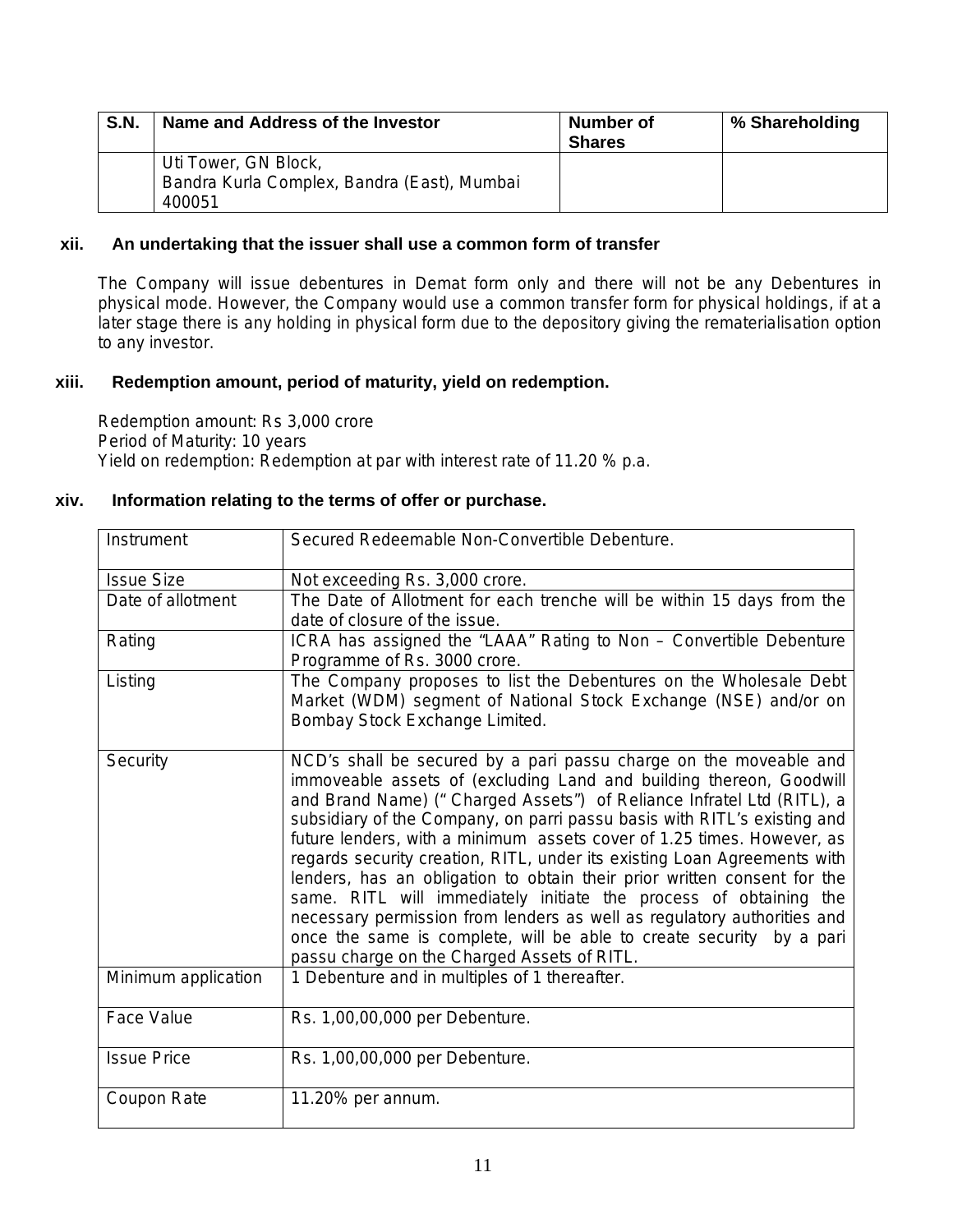| Coupon Payable                             | Monthly.                                                                                                                                              |
|--------------------------------------------|-------------------------------------------------------------------------------------------------------------------------------------------------------|
| payable<br>Amount<br>on<br>application     | 100% of total face value of Debentures applied.                                                                                                       |
| Tenor                                      | 10 years.                                                                                                                                             |
| Redemption                                 | At the end of 10th year from the date of allotment.                                                                                                   |
| Interest<br>on<br><b>Application Money</b> | Interest shall be payable at the Coupon Rate from the date of realization<br>of the cheque / draft/ RTGS till one day prior to the Date of Allotment. |

## **Listing**

The Debentures of the Company are proposed to be listed on the Wholesale Debt Market (WDM) segment of the Bombay Stock Exchange Limited (BSE) and the National Stock Exchange of India Limited (NSE). The Company shall comply with the requirements of the listing agreement to the extent applicable to it on a continuous basis.

## **Who can Invest**

The following categories of investors, when specifically approached, are eligible to apply for this private placement of Debentures.

- a) Companies and Bodies Corporate including Public Sector Undertakings.
- b) Commercial Banks
- c) Regional Rural Banks
- d) Financial Institutions
- e) Insurance Companies
- f) Mutual Funds
- g) Any other investor authorised to invest in these Debentures.

All investors are required to comply with the relevant regulations/ guidelines applicable to them for investing in this issue of Debentures.

## **Procedure for applications by Mutual Funds**

The applications forms duly filled shall clearly indicate the name of the concerned scheme for which application is being made and must be accompanied by certified true copies of

- a) SEBI registration certificate
- b) Resolution authorizing investment and containing operating instructions
- c) Specimen Signature of authorized signatories

## **Documents to be provided by investors**

Investors need to submit the following documentation, along with the application form, as applicable

- a) Memorandum and Articles of Association / Documents Governing Constitution
- b) Resolution authorising investment
- c) Certified True Copy of the Power of Attorney
- d) Form 15 AA for investors seeking exemption from Tax deduction at source from interest on the application money.
- e) Specimen signatures of the authorised signatories duly certified by an appropriate authority.
- f) SEBI Registration Certificate (for Mutual Funds)
- g) Copy of PAN.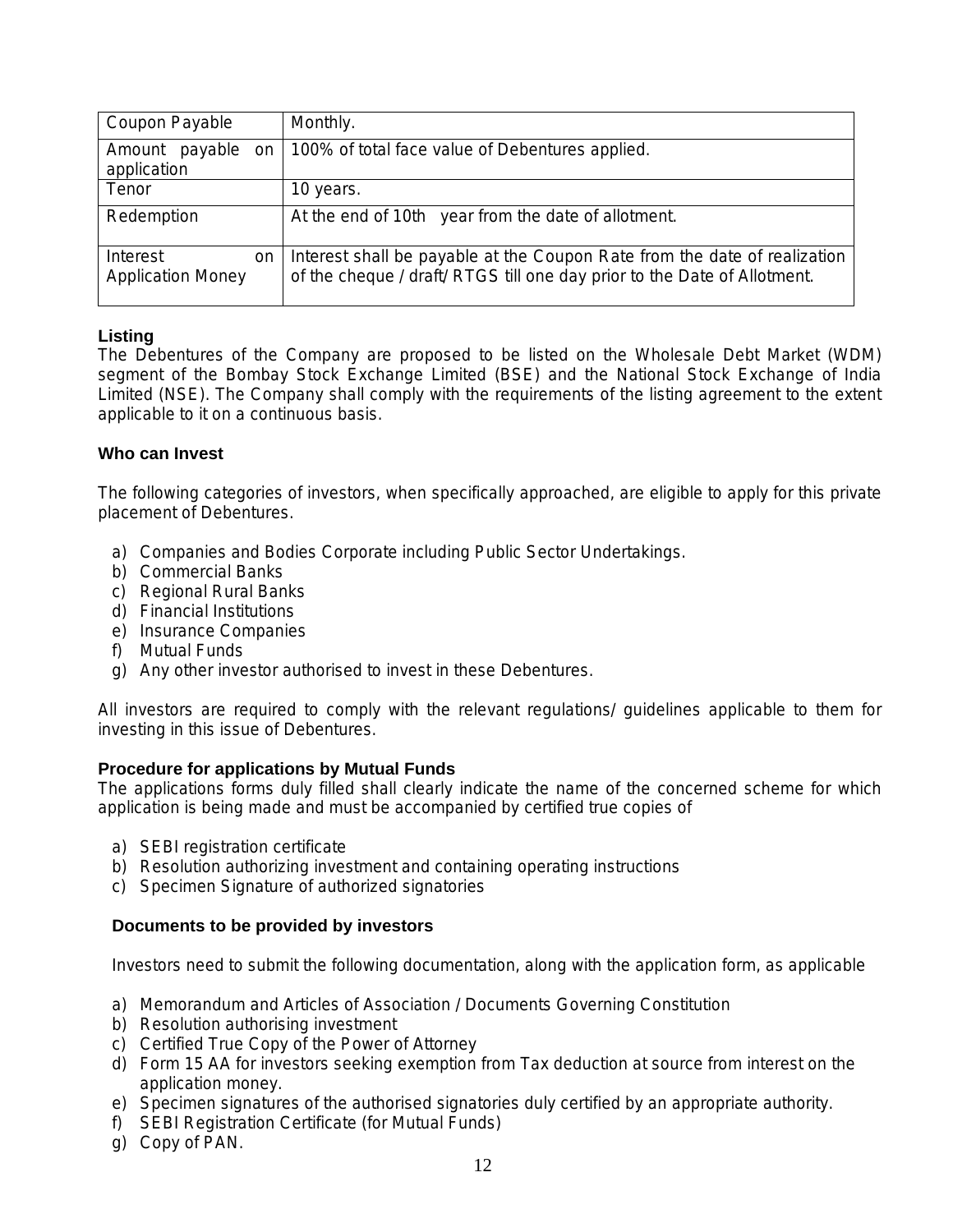## **Security**

The security to the issue is provided by creation of charge on the assets of the RITL, a subsidiary of the company, on pari passu basis with RITL existing lenders with a minimum asset cover of 1.25 times. The necessary resolution in this regard has been passed by the Board of Directors of RITL at their meeting held on January 19, 2009.

### **Mode of Payment**

All cheques/drafts must be made payable to "Reliance Communications Limited" and crossed "A/C PAYEE ONLY" or through Fund Transfer / Real time gross settlement.

## **Effect of Holidays**

Should any of the dates defined above or elsewhere in this Information Memorandum other than the date of allotment, fall on a Saturday, Sunday or a public holiday, the next day (working day/ business day) shall be considered as the effective date(s).

### **Payment of Interest**

Interest for each of the interest periods shall be computed on an actual-by-365 days a year basis on the principal outstanding on the Debentures at the Coupon rate. If the interest period from start date to end date includes February 29, then interest shall be paid on the basis of (End Date-Start Date)/366.

### **Tax Deduction at Source**

Tax as applicable under the Income Tax Act, 1961, or any other statutory modification or reenactment thereof will be deducted at source. For seeking TDS exemption/ lower rate of TDS, relevant certificate / document must be lodged by the Instrument Holders at the registered office of the Company at least 30 days before the interest payment becoming due and if required, be submitted afresh annually and/or as and when called upon for the same by the Company. Tax exemption certificate / declaration of nondeduction of tax at source on interest on application money, should be submitted along with the application form. Failure to comply with the above shall entitle the Company to deduct tax at source as may be advised to it.

### **Date of Allotment**

The Date of Allotment for each tranche will be within 15 days from the date of closure of the issue.

### **Letters of allotment, Debenture Certificates in Demat Mode**

The Debentures will be credited in dematerialised form within 7 (seven) days from the date of allotment.

### **PAN Number**

Every applicant must mention his Permanent Account Number (PAN) allotted under Income Tax Act, 1961.

### **Payment on Redemption**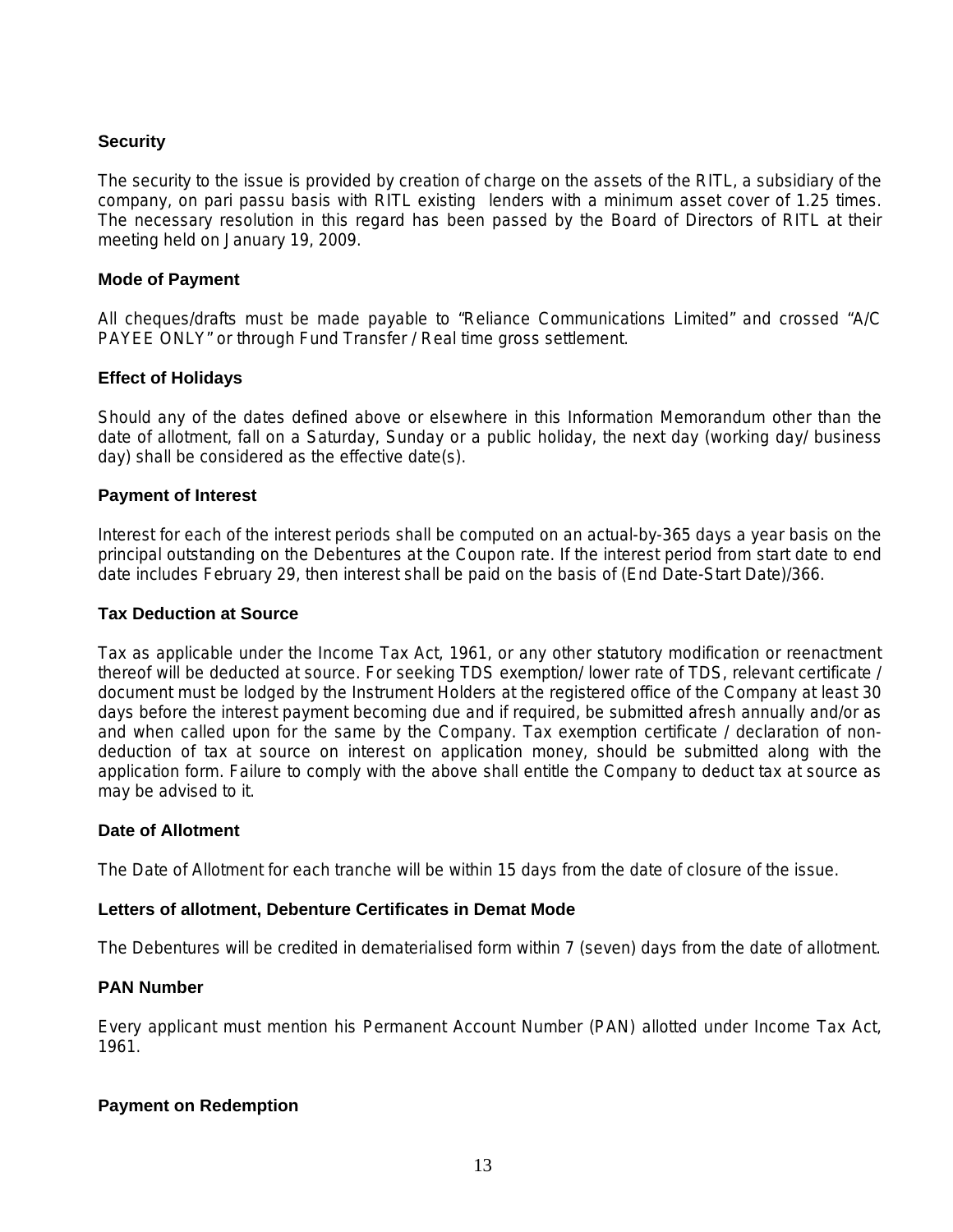The payment of the redemption amount of the Debentures will be made by the Company to the beneficiaries as per the beneficiary list provided by the depository as on the Record Date fixed by the Company.

The Debentures held in the Dematerialised Form shall be taken as discharged on payment of the redemption amount by the Company on maturity to the registered Debentureholders, whose name appears in the Register of Debentureholders on the Record Date. Such payment will be a legal discharge of the liability of the Company towards the Debentureholders. On such payment being made, the Company will inform National Securities Depository Limited ("NSDL") / Central Depository Services (India) Limited ("CDSL") and accordingly the account of the Debentureholders with NSDL / CDSL will be adjusted.

The Company's liability to the Debentureholders towards all their rights including for payment or otherwise shall cease and stand extinguished from the due dates of redemption in all events. Further the Company will not be liable to pay any interest or compensation from the date of such redemption.

On the Company dispatching the amount as specified above in respect of the Debentures, the liability of the Company shall stand extinguished.

## **Purchase and Sale of Debentures**

The Company may, at any time and from time to time, purchase Debentures in accordance with the applicable laws. Such Debentures may, at the option of the Company, be cancelled, held or reissued at such a price and on such terms and conditions as the Company may deem fit and as permitted by law.

### **Re-issue of Debentures**

Where the Company has redeemed any such Debentures, subject to the provisions of Section 121 of the Companies Act and other applicable provisions, the Company shall have and shall be deemed always to have had the right to keep such Debentures alive for the purpose of reissue and in exercising such right, the Company shall have and shall be deemed always to have had the power to re-issue such Debentures either by re-issuing the same Debentures or by issuing other Debentures in their place.

### **Future Borrowings**

The Company shall without being required to seek any consent and/ or refer to the Debenture Holders and/or the Debentures Trustees, entitled from time to time to make further issue of Debentures to the public, members of the Company and /or any other person(s) and to raise further loans, advances or such other facilities from Banks, Financial Institutions and / or any other person(s) on the security or otherwise of its assets.

### **Governing Law**

The Debentures are governed by and shall be construed in accordance with the Indian laws. Any dispute arising thereof will be subject to the jurisdiction at the city of Mumbai.

### **Consents**

Consents in writing of the Registrar to offer and Trustees for the Debentureholders to act in their respective capacities, have been obtained. **Underwriting of the issue**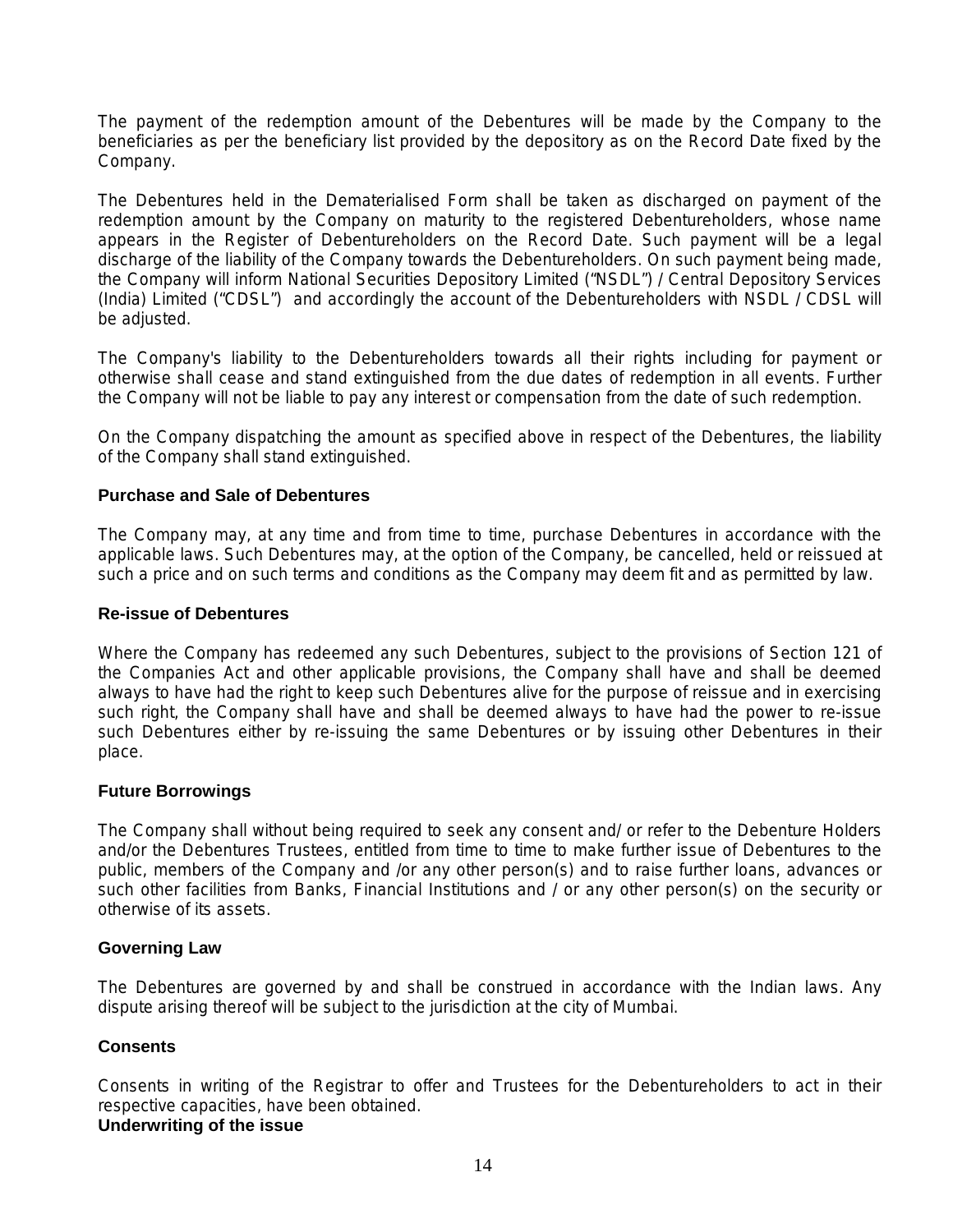The Issue of Debentures has not been underwritten.

## **Tax Benefits**

A Debentureholder is advised to consider the tax implications in respect of subscription to the Debentures after consulting their tax advisor.

**xv. The discount at which such offer is made and the effective price for the investor as a result of such discount.** 

N. A.

**xvi. The debt equity ratio of the issuer prior to and after issue of the debt security.** 

|                   | <b>Prior to issue</b> | After the issue |
|-------------------|-----------------------|-----------------|
| Debt Equity Ratio | .08                   | 1.20            |

Note:

For Pre- issue Debt Equity ratio, debt as on  $4<sup>th</sup>$  February 2009 and Networth as on 31<sup>st</sup> December 2008 has been considered. For post offer Debt Equity ratio, debt as on 4<sup>th</sup> February 2009 has been adjusted to include the present borrowing and Networth as on 31<sup>st</sup> December 2008 has been considered.

### **xvii. Servicing behavior on existing debt securities, payment of due interest on due dates on term loans and debt securities.**

The payment of interest & repayment of principal is being done in a timely manner on the respective due dates.

### **xviii. That the permission / consent from the prior creditor for a second or** *pari passu* **charge being created in favor of the trustees to the proposed issue has been obtained.**

NCD's shall be secured by a pari passu charge on the moveable and immoveable assets of (excluding Land and Building thereon, Goodwill and Brand Name) (" Charged Assets") of Reliance Infratel Ltd (RITL), a subsidiary of the Company, on pari- passu basis with RITL's existing and future lenders. However, as regards security creation, RITL, under its existing Loan Agreements with lenders, has an obligation to obtain their prior written consent for the same. RITL will immediately initiate the process of obtaining the necessary permission from lenders as well as regulatory authorities and once the same is complete, will be able to create security by a pari passu charge on the Charged Assets of RITL.

**xix. The names of the debenture trustee(s) shall be mentioned with a statement to the effect that debenture trustee(s) has given his consent to the issuer for his appointment under SEBI ( Issue of Listing of Debt Securities) Regulations 4 (4) and also in all the subsequent periodical communications sent to the holders of debt securities.** 

The debenture trustee of the proposed Debentures is Axis Trustee Services Limited, Mumbai which has given its consent for their appointment as Debenture Trustee to the issue.

### **xx. The rating rationale (s) adopted by the rating agencies shall be disclosed**

RCOM's established position as a leading integrated and the only service provider with nation-wide presence in both GSM and CDMA wireless services, wire-line services, enterprise connectivity solutions, domestic and international long distance segments (voice and data services) and direct-tohome (DTH) pay television services; its competitive cost structure; the operational strengths derived from its pan-India network; and its large and fast growing customer base.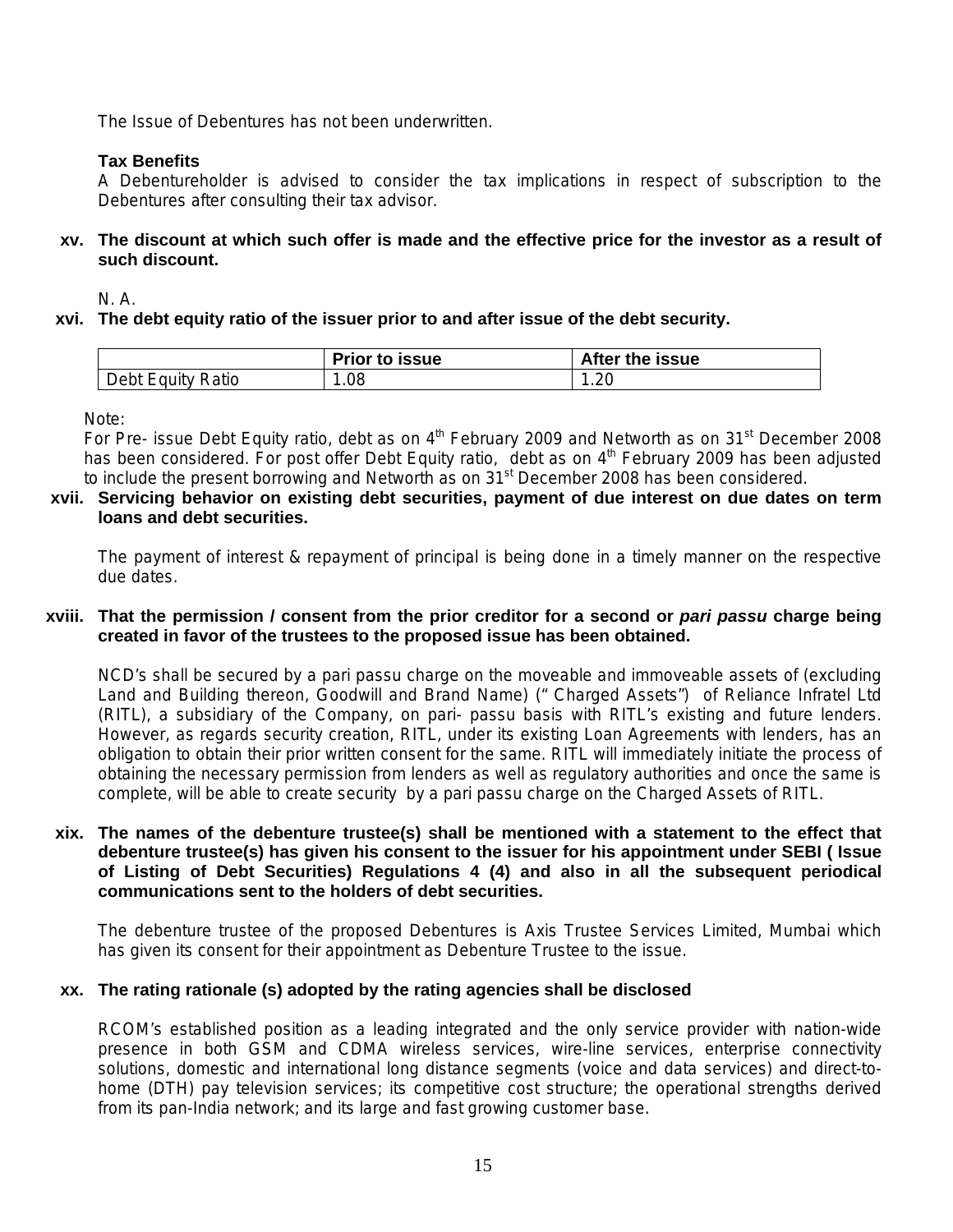RCOM, as a fully integrated and converged service provider, enjoys significant cost synergies from its existing & common infrastructure investments including the largest optic fiber network, IT systems, back-office infrastructure and sales, distribution and retail networks across all its businesses. Moreover, with the recent launch of GSM operations in 14 additional circles, the company is strongly positioned to capitalize on the growth momentum in the domestic mobile business. The launch of nationwide GSM services allows RCOM to benefit from fully addressing the Indian mobile market, strong ecosystem of GSM handsets, broader spectrum of value added services including roaming revenue from international tourist and business travelers.

**xxi. Names of all the recognised stock exchanges where securities are proposed to be listed clearly indicating the designated stock exchange and also whether in principle approval from the recognised stock exchange has been obtained.** 

The securities are proposed to be listed with the following stock exchanges:

| <b>Designated Stock Exchange</b>    |                                        |
|-------------------------------------|----------------------------------------|
| The Bombay Stock Exchange Limited - | National Stock Exchange of India Ltd - |
| Wholesale Debt Market Segment       | Wholesale Debt Market Segment          |
| Phiroze Jeejeebhoy Towers           | Exchange Plaza, C/1, Block G           |
| Dalal Street, Fort                  | Bandra - Kurla Complex, Bandra (East)  |
| Mumbai 400 001                      | Mumbai 400 051                         |
|                                     |                                        |

The Company will take appropriate steps for obtaining in principle approval and listing of Debentures in WDM segment from the aforesaid stock exchanges.

**xxii. A summary term sheet shall be provided which shall include brief information pertaining to the Secured Non Convertible debt securities (or a series thereof) as follows**

| <b>Issuer</b>        | <b>Reliance Communications Limited.</b>                                                                                                                                                                                                                                                                                                                                                                                                                  |
|----------------------|----------------------------------------------------------------------------------------------------------------------------------------------------------------------------------------------------------------------------------------------------------------------------------------------------------------------------------------------------------------------------------------------------------------------------------------------------------|
| Instrument           | Secured Redeemable Non-Convertible Debenture.                                                                                                                                                                                                                                                                                                                                                                                                            |
| Face Value           | Rs. 1,00,00,000 per Debenture.                                                                                                                                                                                                                                                                                                                                                                                                                           |
| <b>Issue Size</b>    | Not exceeding Rs. 3,000 crore.                                                                                                                                                                                                                                                                                                                                                                                                                           |
| Minimum              | 1 Debenture and in multiples of 1 thereafter.                                                                                                                                                                                                                                                                                                                                                                                                            |
| Application          |                                                                                                                                                                                                                                                                                                                                                                                                                                                          |
| Tenor                | 10 years.                                                                                                                                                                                                                                                                                                                                                                                                                                                |
| <b>Interest Rate</b> | 11.20% per annum.                                                                                                                                                                                                                                                                                                                                                                                                                                        |
| Interest Payable     | Monthly                                                                                                                                                                                                                                                                                                                                                                                                                                                  |
| Redemption           | At the end of $10th$ year from the date of allotment.                                                                                                                                                                                                                                                                                                                                                                                                    |
| Rating               | ICRA has assigned the "LAAA" Rating to Non – Convertible Debenture<br>Programme of Rs. 3000 crore. This rating is the highest-credit-quality rating                                                                                                                                                                                                                                                                                                      |
|                      | assigned by ICRA.                                                                                                                                                                                                                                                                                                                                                                                                                                        |
| Security             | NCD's are secured by a pari passu charge on the moveable and<br>immoveable assets of (excluding Land and building, Goodwill and Brand<br>Name) ("Charged Assets") of Reliance Infratel Ltd (RITL), a subsidiary of<br>the Company, on pari passu basis with RITL's existing and future lenders,<br>with a minimum of assets cover of 1.25 times. However, as regards security<br>creation, RITL, under its existing Loan Agreements with lenders, has an |
|                      | obligation to obtain their prior written consent for the same. RITL will<br>immediately initiate the process of obtaining the necessary permission from                                                                                                                                                                                                                                                                                                  |